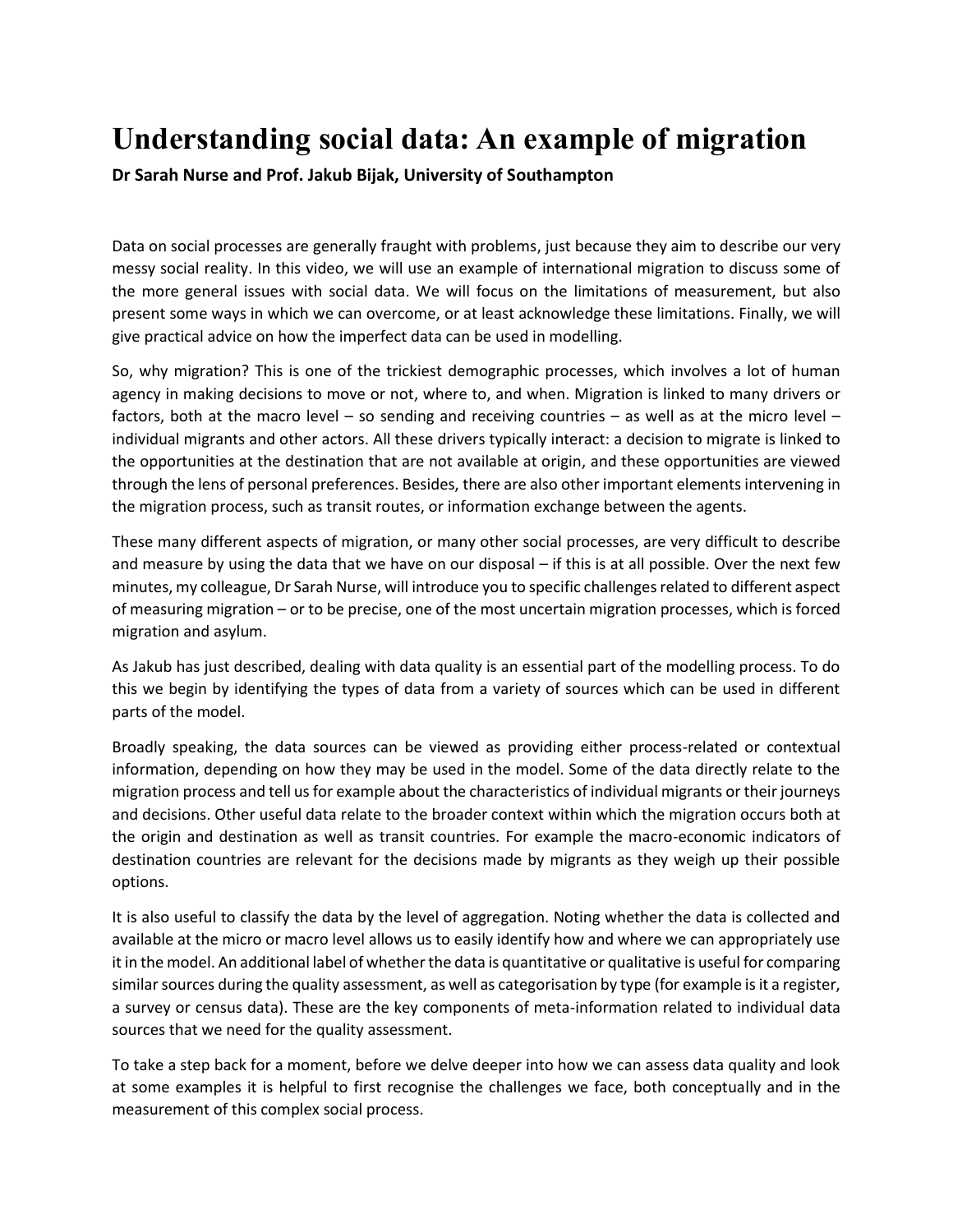While it is true that one of the central themes of computational modelling is to try and reflect the complexity of migration, traditional theories which attempt to explain population flows are generally relatively basic, often limited to describing the effect of structural differences, such as employment rates, on the resulting overall flows. They also fail to link the macro- and micro-level features of the migration processes. More recently there have been attempts made to address these gaps, but in general, the disconnect between the theoretical discussions and their potential operationalisation with the empirical reality remains.

In terms of the challenges with measurement: consider for example how we measure the relative difficulty of different potential routes between a point of origin and destination; would you measure it by physical distance of a route? What if you are on foot and there is a mountain range or a desert between you and your destination, not to mention an expanse of water? On top of these informal barriers, the difficulty will inevitably increase if there are formal barriers such as a national border to cross and visa restrictions, but mitigated where there is a smuggling network already operating and if an individual has access to the information and resources necessary to navigate these. An overall summary measure of this can be thought of as a route's 'friction', and migrants' perception of this will feed into their decision making about which destinations and routes to take.

So how can we lay the groundwork for addressing some of these challenges and using the data in the modelling process? We do this by carrying out a systematic process of quality assessment. We have identified six aspects that need to be considered for each data source, with each one being graded as green, amber or red.

Firstly… Is the purpose for collecting the data relevant to and appropriate for our use? A source could be labelled green if this is the case, and the data is collected in order to estimate or understand our particular migration flow of interest, amber if it is collected for a different purpose but is still relevant, or red if the data has a different purpose which impacts on its usefulness for our analysis.

Secondly, are the data published at sufficiently frequent intervals? Also, is the source free from obvious biases or stated political aims? Fourthly, is there a sufficient level of detail in the geographic and country of origin information being reported? Next, does the data include our target population of migrants from the specified time period? Finally, are the data collection methods transparent with clearly stated aims and description of their design and implementation?

In addition, for population registers there needs to be an assessment of how complete the source is and for surveys, whether there is evidence of appropriate sampling strategy, sample sizes and response rates. These are all aspects which need to be clearly set out in order to be assessed for rigour and good practice in the data collection.

In order to fully explore the multi-dimensional nature of the migration process, its features and drivers, it is important to choose a migration case study with a large enough flow of migrants, and with a broad range of available information and sources of data on different aspects of that flow. Therefore, we have chosen to present an assessment of the data related to the recent asylum migration from Syria to Europe between 2011 and 2017. In addition to the availability of data for this case study, it has also been chosen for its humanitarian and policy importance, and the high impact this migration has had both on Syria and on the European societies.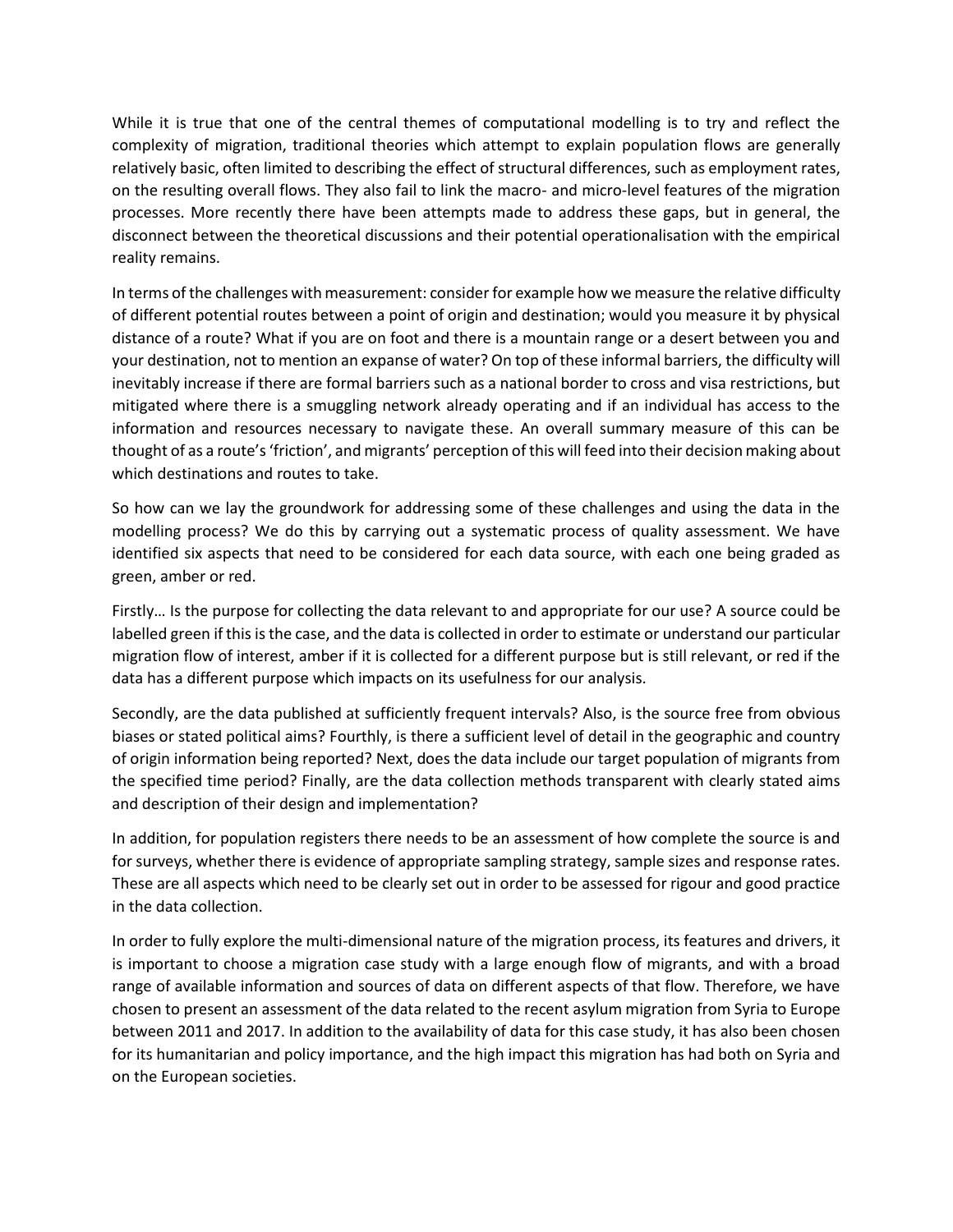Here we can see a summary of the quality indicators for UNHCR registration data. At the top are labels describing the data type, topic and level of aggregation. The coloured shading corresponds to a trafficlight assessments of the individual quality criteria. Green indicates good quality, amber suggests it is acceptable and red signals problems. We can see this here for the timeliness of a one off survey of Syrian refugees living in Austria. Each of the quality dimensions, as well as a global quality score for a given data source, is classified into one of the three categories: green, amber and red, or two in-between classes, green-amber and amber-red, reflecting the various aspects of variation and bias inherent in the source. This process is repeated for each source, creating an inventory of all available data relevant to the case study of interest, alongside an assessment of their quality issues.

So, what are the ways forward? As data-free models have obvious limitations, we need to use at least some empirical data in some form, if the models we build are to bear any resemblance to the reality they are trying to describe. The challenge becomes, what to do with all the known and unknown problems with different aspects of data quality. Based on the discussion so far, we can make three observations, which can help us use the data in modelling more consciously.

First, there are no perfect data, so we need to have realistic expectations on how any data can be used in modelling. Looking across the range of the assessment criteria mentioned by Sarah, different sources have different strenghts and weaknesses. For this reason, to understand the data better, we need to carry out a comprehensive data assessment looking at different criteria at the same time. What we intend to model will have a bearing on the criteria that we will treat as more important: for example, if we are building a model to provide early warnings about changes in migration flows, timeliness will be a crucial consideration, while the original purpose of data collection may be of secondary concern.

Second, we need to acknowledge any source of uncertainty, ambiguity or other imperfections in the data. Ideally, we would like to do it formally, through a description in probabilistic terms, as probability distributions can then get propagated into the simulation model. The language of probabilities is a natural choice for expressing different types of uncertainty.

Third, the context of data collection has to be borne in mind. Statistics on migration or many other social processes are to a large extent social and political constructs: they are collected with specific purposes in mind. This needs to be acknowledged, and the use of particular data needs to be ideally driven by particular research questions rather than convenience. There are a few additional concerns here: for example, new forms of data, such as digital traces from social media or mobile phones, need to come with strong ethical protections related to data privacy.

How then to describe data quality in the language of probabilities? Of the eight criteria mentioned by Sarah, some are general, such as purpose or timeliness. They can help decide, whether a given source can be used at all in our model, or not. The remaining ones can be broadly seen either as contributing to the bias of a source, or to its variance. This graph shows some possibilities of how data falling into different quality classes can map onto the reality, which depicted by the vertical black line.

Hence, we would expect a 'green' source to have minimal or negligible bias and relatively small variance. The 'green-to-amber' sources could either exhibit some bias, or maybe a somewhat larger variance. If both problems are present together, this would typically signify the 'amber' quality level and a need for additional care when handling the data. Sources falling purely into the 'red' quality category should not